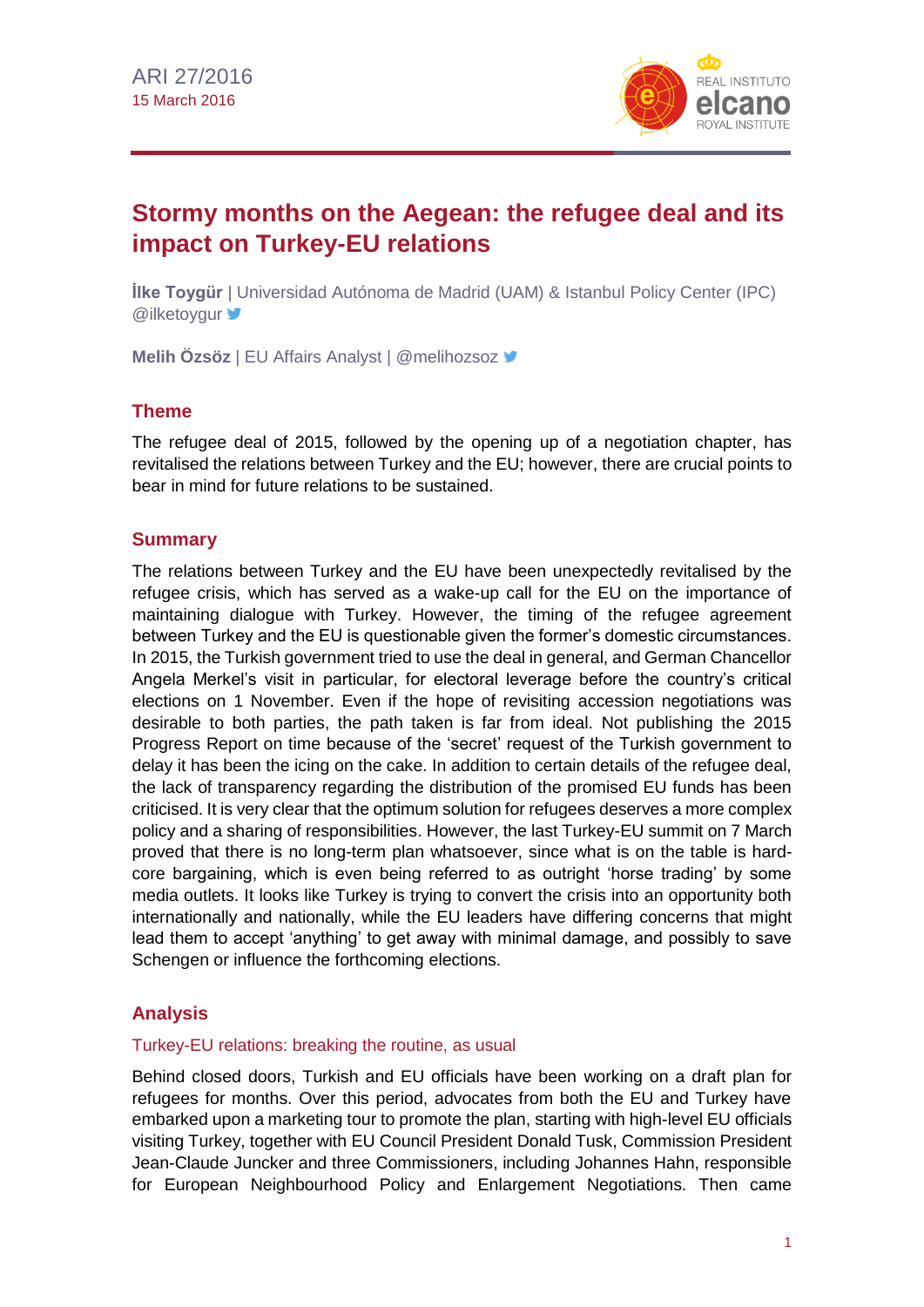President Recep Tayyip Erdoğan's visit to Brussels and the warm welcome he received from the EU's leaders. Last but not least, two and a half years after her previous visit to Turkey, German Chancellor Angela Merkel went to Istanbul to meet President Erdoğan and the Prime Minister, Ahmet Davutoğlu, also twice, in order to convince Turkey to accept the refugee deal. Just two weeks before the critical elections, and only days after the bombings in Ankara that killed over 100 people at a peace rally, the EU promised a set of gifts for Turkey in return for it playing a more active role in preventing the refugee crisis from overflowing onto European territory –a role that could be summarised as merely containing refugees on Turkish soil–.

To be more specific, all of the following promises were on the table for the first part of the bargaining process, which will be surprisingly raised afterwards in March 2016:

- Speeding up the previously negotiated free-movement deal for Turkish citizens within the Schengen Area.
- Opening up new chapters in the negotiation process, namely on energy, economic and monetary policies, judiciary and fundamental rights, justice, freedoms and security, education and culture, and foreign, security and defence policies.
- An invitation for Turkey to participate in EU summits as a candidate country.
- The provision of new funds to help tackle the migration crisis, which will not be taken from the EU's Turkey allowance.
- A proposal for an initiative to recognise Turkey as a 'safe third country'.
- Better cooperation in the fight against illegal migration and terror.

Added to this, Brussels and Ankara also agreed on a certain 'hidden agenda,' the contents of which surfaced during the delay of the publication of the European Commission's Turkey's 18<sup>th</sup> Progress Report that was supposed to be published in mid-October. Rumour has it that the delay had been Turkey's 'secret' request to the EU, since the government did not want to face outright criticism just before the elections, especially on fundamental rights, the judiciary and freedom of expression. All in all, the situation was, once again, a break in the routine of the long history of Turkey's relations with Europe.

Following the first Turkey-EU Summit on November 2015, the refugee crisis has not lost speed since there has been no settlement in Syria. With the rising number of refugees crossing the Aegean in January and February 2016, the EU's leaders decided to meet Turkey once again after four months on 7 March 2016 in Brussels. With Merkel's 'allocation plan' failing in Europe, the EU once again found itself on the card table to deal with the possible refugee flows from Turkey, since with spring coming, many more people were expected to move towards to Europe.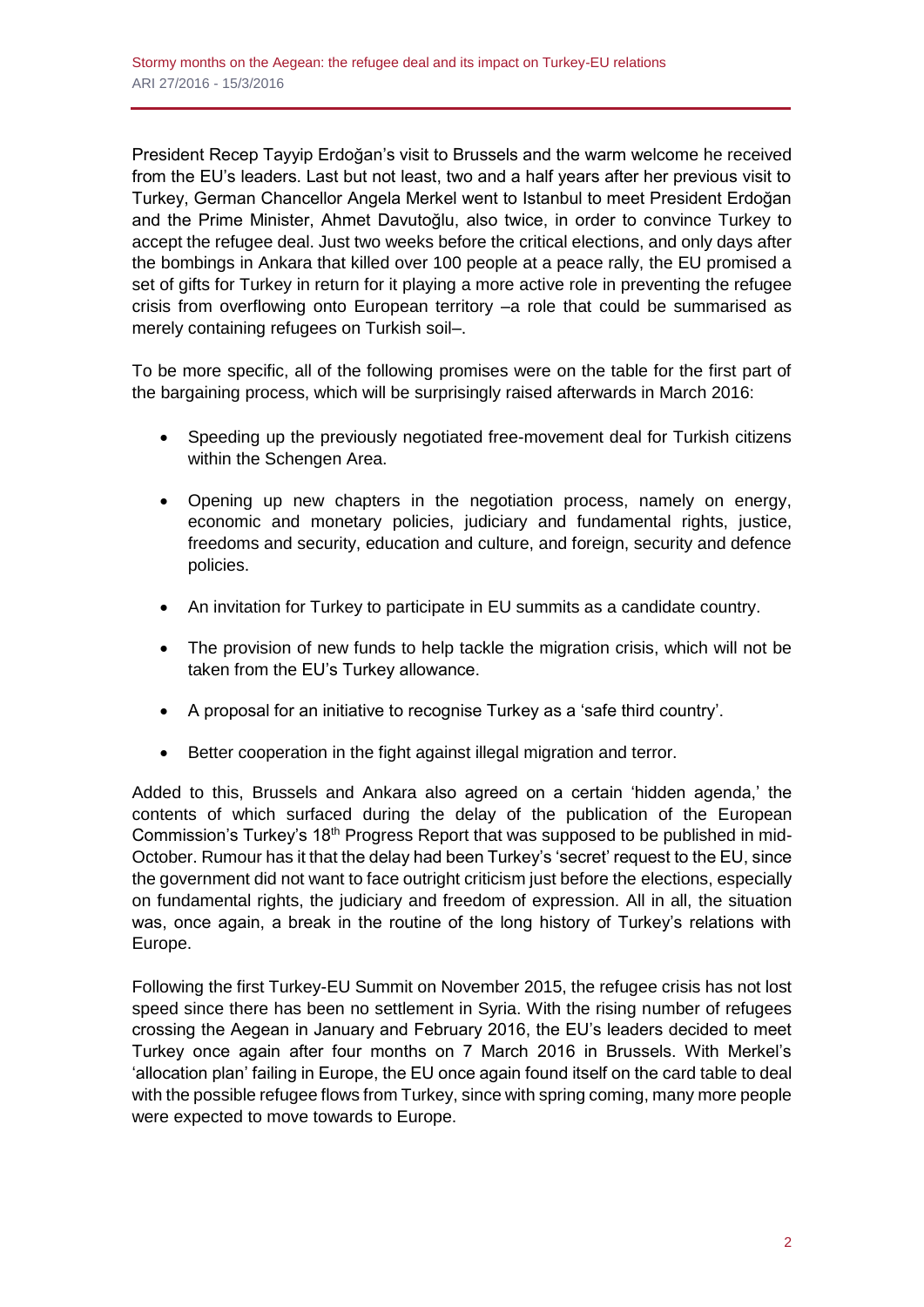## More than a promise: Turkey-EU leaders' summits

The unexpected pace of Turkey-EU relations first reached full speed on 29 November 2015, when the EU's leaders and the Turkish leadership led by Prime Minister Davutoğlu met in Brussels for the Turkey-EU Leaders' Summit. The Summit acted as a platform for both sides to formalise promises made to one another. The Declaration announced at the end of the November Summit focused on four specific points:

- 1. Opening up Chapter 17 for negotiations on 15 December 2015.
- 2. Speeding up the visa liberalisation dialogue to a set date in October 2016.
- 3. Establishing a joint mechanism and signing the agreement on 17 December 2015 to fight against illegal and irregular migration with an annual budget of €3 billion.
- 4. Organising similar summits twice a year on a more systematic and institutional basis.

Apart from these steps, the two sides also agreed to establish the mechanism on High-Level Economic Cooperation, to speed up the Energy Dialogue, to contribute to the peace process on the Cyprus issue and to work more intensely on the revision of the 20 year-old Customs Union between Turkey and the EU.

The partnership, which can also be seen as an alternative view of the 'privileged partnership', a concept that has been on the table for Turkey before, has been generally welcomed by most actors on both sides; however, criticism has also emerged. The latter has centred on three points.

First, the timing of the close cooperation was a poor choice on the EU's part. While in the Progress Report Turkey is said to be violating the rule of law and basic human rights, including an incredibly alarming situation in eastern Turkey, the EU should not be seen to be reaching out to such an illiberal country. However, it is also incredibly important that the EU does not lose its leverage on Turkey, especially when it is in such dire circumstances. Secondly, the refugee crisis is a much larger international problem, quite beyond a single country to handle alone. The agreement, focusing predominantly on Turkey, can only resemble a small bandage over a colossal wound. Lastly, the agreement does not point towards credible and feasible targets, so the result is still up for debate, which may end up deteriorating the bilateral relations.

The second get-together happened months after the first one. With Turkey unable to stop the refugee flow, with the aim of slowing it down the EU leaders decided to meet once again with Turkey in March 2016. By then, Merkel's notorious 'reallocation plan' had also failed, with some member states accepting very limited numbers of Syrians in their countries. The alternative Merkel-Samson plan proposed by the European Stability Initiative  $(ESI)$ ,<sup>1</sup> which assumed close cooperation between Greece and Turkey, was also subject to criticism. According to an official statement made after the summit, 'Turkey confirmed its commitment to implementing the bilateral Greek-Turkish

<sup>1</sup> For more information regarding the plan see [http://www.esiweb.org/index.php?lang=en&id=597.](http://www.esiweb.org/index.php?lang=en&id=597)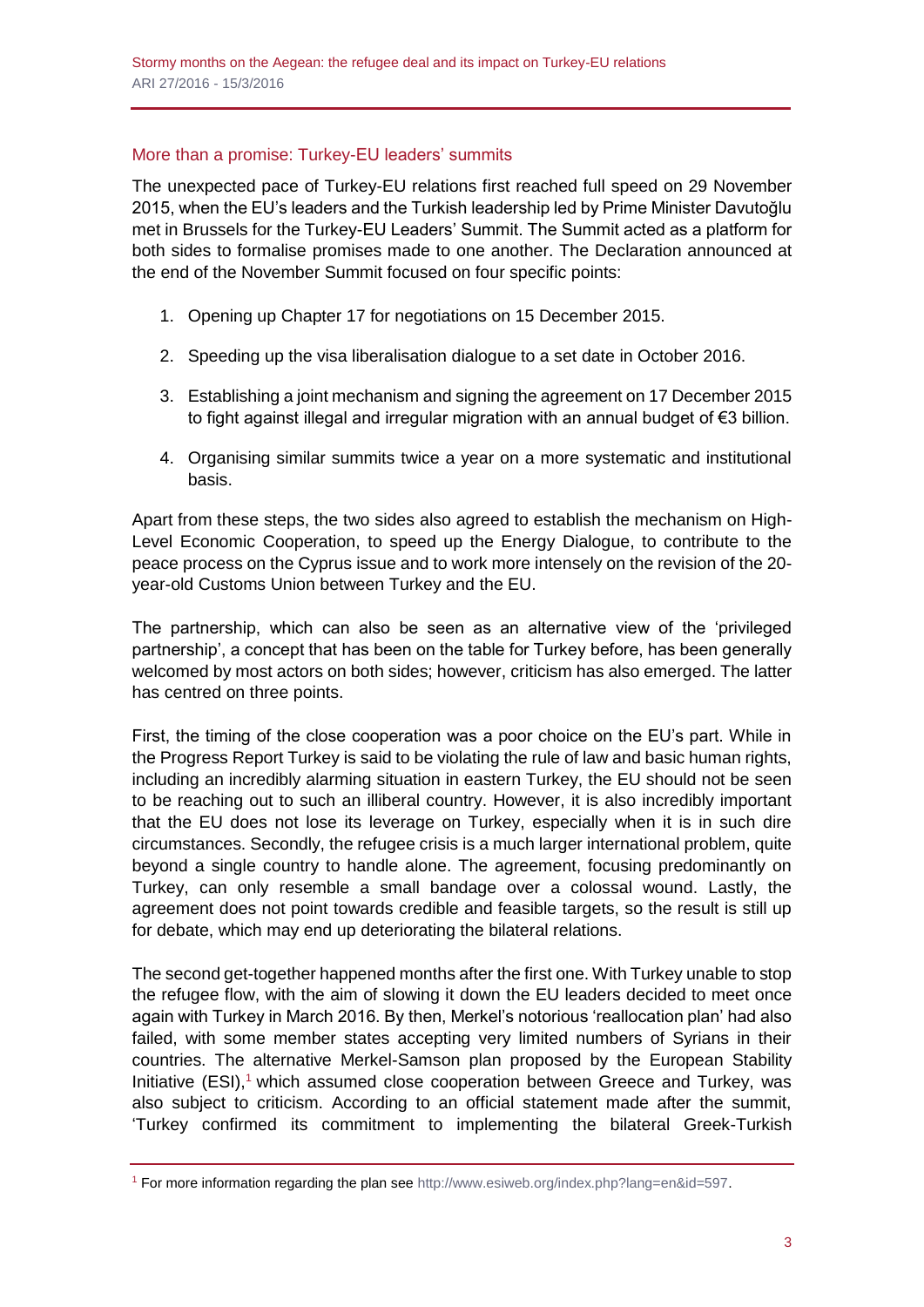readmission agreement to accept the rapid return of all migrants not in need of international protection crossing from Turkey into Greece and to take back all irregular migrants apprehended on Turkish waters'.*<sup>2</sup>* This statement means that the result of the summit is closer to the Merkel-Samson plan, which is a quicker solution, compared with having to convince 28 member states.

Developments before the second Turkey-EU Leaders' Summit are also important. Italy objected to contributing a €3 billion fund to Turkey and Matteo Renzi needed to be convinced by Germany. Greece granted Turkey the status of 'safe third country' and with this a major problem in the Turkey-Greece readmission agreement was solved. This is also an important step for the Turkey-EU readmission agreement, without the EU being criticised since the status is open to discussion regarding the internal situation in the country. Days before the second Summit, the European Commission published its second assessment report on visa-free dialogue for Turkey, with an emphasis on Turkey improving its fulfilment with 72 criteria for the visa roadmap. The Commission even released a small portion of the fund to be allocated, as a gesture, days before the second Summit in Brussels. On the eve of the summit, Merkel and Davutoğlu held an hours' long meeting, which could be defined as the pre-bargaining process for a Turco-German plan.

The timing of the second Summit could not have been any better for Turkey. A day before the Turkish Prime Minister, Davutoğlu, met the Greek Prime Minister, Tsipras, in İzmir, there were long hours of debate in Brussels. The end was again a new set of promises given by both sides, the draft outline of the plan being: the EU closing the Balkan loophole and both sides agreeing on a proposal that for every Syrian refugee returned to Turkey from Greece, a Syrian would be placed in the EU. According to the draft plan that will be discussed further on 17 and 18 March,<sup>3</sup> The EU will pay an extra  $\epsilon$ 3 billion to Turkey to guarantee the deal and open up new chapters on the accession talks. In return, visa-free travel for Turkish nationals was rescheduled with a new date, June 2016.

According to the latest issue of the *Economist*, 'every element of the arrangement is politically, legally or morally problematic', but still necessary.<sup>4</sup>

#### The refugee deal in detail: what to expect?

While both parties have managed to agree, the question for the EU and for Turkey is whether they are both willing to honestly accelerate bilateral relations or not. This is the key issue, since Turkey-EU relations and the membership process have been in progress for years, with abundant ups and downs. If working on the refugee crisis and fulfilling the EU's expectations can become a firm incentive instead of a shallow promise

<sup>2</sup> The full text is at [http://www.consilium.europa.eu/en/press/press-releases/2016/03/07-eu-turkey-meeting](http://www.consilium.europa.eu/en/press/press-releases/2016/03/07-eu-turkey-meeting-statement/?utm_source=dsms-auto&utm_medium=email&utm_campaign=Statement+of+the+EU+Heads+of+State+or+Government%2c+07%2f03%2f2016)[statement/?utm\\_source=dsms-](http://www.consilium.europa.eu/en/press/press-releases/2016/03/07-eu-turkey-meeting-statement/?utm_source=dsms-auto&utm_medium=email&utm_campaign=Statement+of+the+EU+Heads+of+State+or+Government%2c+07%2f03%2f2016)

[auto&utm\\_medium=email&utm\\_campaign=Statement+of+the+EU+Heads+of+State+or+Government%2c+](http://www.consilium.europa.eu/en/press/press-releases/2016/03/07-eu-turkey-meeting-statement/?utm_source=dsms-auto&utm_medium=email&utm_campaign=Statement+of+the+EU+Heads+of+State+or+Government%2c+07%2f03%2f2016) [07%2f03%2f2016.](http://www.consilium.europa.eu/en/press/press-releases/2016/03/07-eu-turkey-meeting-statement/?utm_source=dsms-auto&utm_medium=email&utm_campaign=Statement+of+the+EU+Heads+of+State+or+Government%2c+07%2f03%2f2016)

 $3$  For the draft agenda of the forthcoming meeting see

[http://www.consilium.europa.eu/en/meetings/european-council/2016/03/17-18/.](http://www.consilium.europa.eu/en/meetings/european-council/2016/03/17-18/)

<sup>4</sup> For the full text of 'A messy but necessary deal' see [http://www.economist.com/news/leaders/21694536](http://www.economist.com/news/leaders/21694536-european-bargain-turkey-controversial-offers-best-hope-ending-migrant?cid1=cust/ednew/n/bl/n/20160310n/owned/n/n/nwl/n/n/n/n) [european-bargain-turkey-controversial-offers-best-hope-ending-](http://www.economist.com/news/leaders/21694536-european-bargain-turkey-controversial-offers-best-hope-ending-migrant?cid1=cust/ednew/n/bl/n/20160310n/owned/n/n/nwl/n/n/n/n)

[migrant?cid1=cust/ednew/n/bl/n/20160310n/owned/n/n/nwl/n/n/n/n.](http://www.economist.com/news/leaders/21694536-european-bargain-turkey-controversial-offers-best-hope-ending-migrant?cid1=cust/ednew/n/bl/n/20160310n/owned/n/n/nwl/n/n/n/n)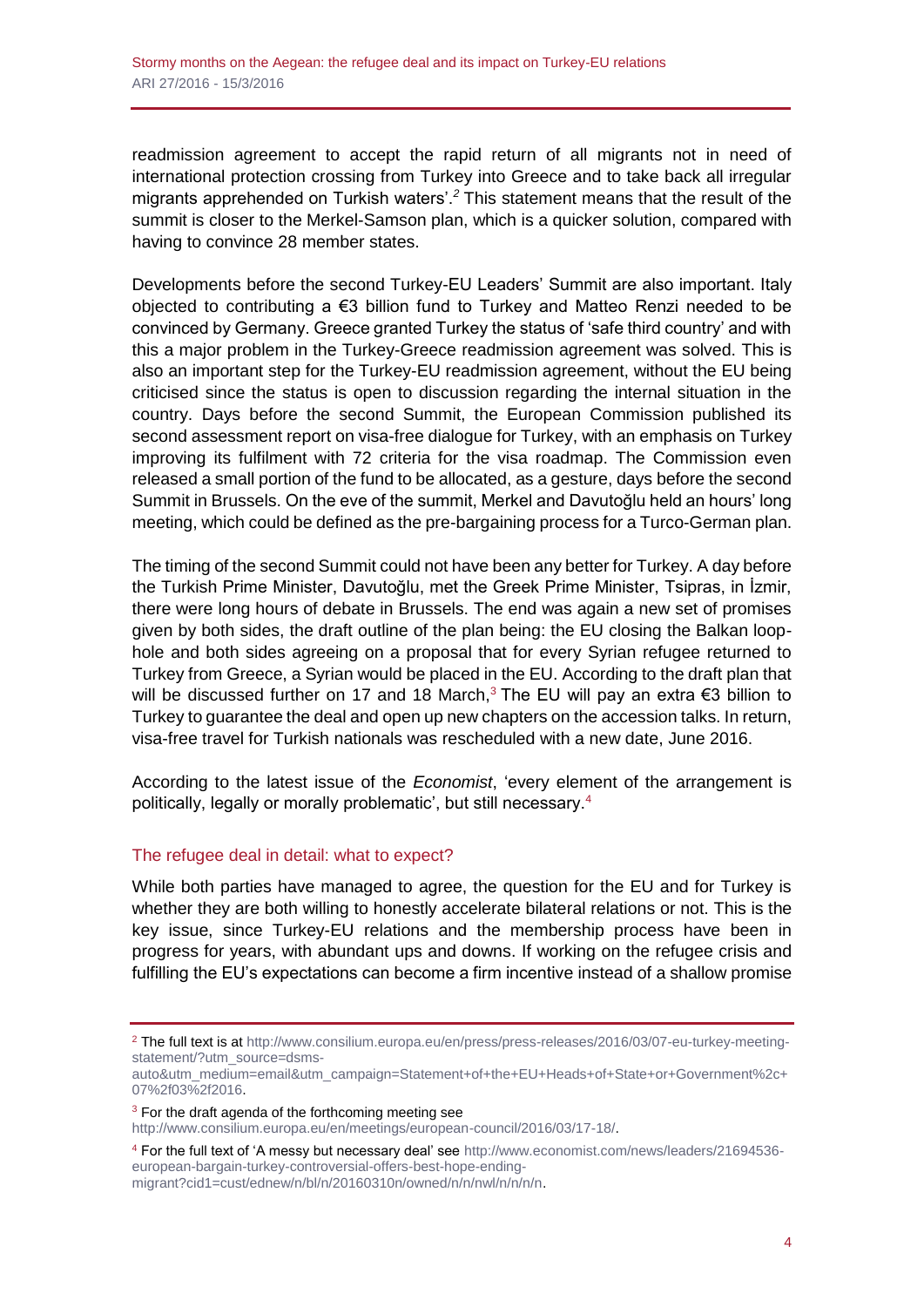for moving ahead with the negotiation, this will be a very important development. However, in the event of the agreement not reaching a positive outcome for both parties, what will become of Turkey's accession process? Will history judge such a move as nothing more than a meaningless political exchange, trading refugees for political gain, one way or the other? The pattern has been criticised by many different circles both in Turkey and Europe, since it has emerged at a time when the governing party was under criticism for its stance on basic values such as human and minority rights, freedom of expression and the press, and, most importantly, the impartiality of the judiciary process –ie, the very basis for the Copenhagen political criteria–.

*Realpolitik* should not be the only basis for the action of European leaders. Europe should provide an impetus for improving basic rights and freedoms in Turkey and also seek a humanitarian solution for the refugees. A fair and sustainable deal for refugees requires further attention, not a shallow set of promises when there are already almost 2 million people in Turkey in 2015 according to the  $UN<sup>5</sup>$  –and many more expected to follow–.

## Why open chapters if Turkey cannot close them?

Whether or not the two sides are committed to the refugee agreement, there are serious consequences for the future of Turkey-EU relations, for instance in the EU's pledge to open new chapters in Turkey's accession process. Five out of six chapters that are proposed to be opened have been repeatedly blocked by the recalcitrant Cyprus problem. If the EU, especially Germany, can pressure Cyprus into opening the blocked chapters, this could be a step forwards in the negotiation process.<sup>6</sup>

Speaking about the potential opening up of new chapters, some facts from the past should be borne in mind. Both the EU and Turkey have stressed the urgency of opening new chapters, especially on fundamental rights, justice and energy over several years in the hope that Turkey can patch up its deteriorating image in Europe. Finally, after a twoyear stalemate, on 14 December 2015, Chapter 17 on Economic and Monetary Policy was opened. However, the question is: is there any hope that the chapter will be closed? On the  $10<sup>th</sup>$  anniversary of Turkey-EU membership talks, 15 chapters have been opened with Turkey while only one has been closed, although only provisionally. In order for the EU accession talks to advance, however, chapters must not only be opened but also closed. Yet due to the European Council decision of December 2006, no chapter can be provisionally closed until Turkey fulfils its commitments under the additional protocol to the EU-Turkey association agreement –ie, until it can solve the Cyprus problem–.

Because of this decision, Turkey's EU membership has been in a deadlock that no one can break but Cyprus: even if chapters are opened and the necessary targets are

<sup>5</sup> For further information se[e http://www.unhcr.org/pages/49e48e0fa7f.html.](http://www.unhcr.org/pages/49e48e0fa7f.html)

 $6$  For further information on accession negotiations and the Cyprus problem see William Chislett (2015), 'Turkey's 10 years of EU accession negotiations: no end in sight', Working Paper, nr 14/2015, Elcano Royal Institute, Madrid,

[http://www.realinstitutoelcano.org/wps/portal/web/rielcano\\_en/contenido?WCM\\_GLOBAL\\_CONTEXT=/elc](http://www.realinstitutoelcano.org/wps/portal/web/rielcano_en/contenido?WCM_GLOBAL_CONTEXT=/elcano/elcano_in/zonas_in/wp14-2015-chislett-turkeys-10-years-of-eu-accession-negotiations-no-end-in-sight) [ano/elcano\\_in/zonas\\_in/wp14-2015-chislett-turkeys-10-years-of-eu-accession-negotiations-no-end-in](http://www.realinstitutoelcano.org/wps/portal/web/rielcano_en/contenido?WCM_GLOBAL_CONTEXT=/elcano/elcano_in/zonas_in/wp14-2015-chislett-turkeys-10-years-of-eu-accession-negotiations-no-end-in-sight)[sight.](http://www.realinstitutoelcano.org/wps/portal/web/rielcano_en/contenido?WCM_GLOBAL_CONTEXT=/elcano/elcano_in/zonas_in/wp14-2015-chislett-turkeys-10-years-of-eu-accession-negotiations-no-end-in-sight)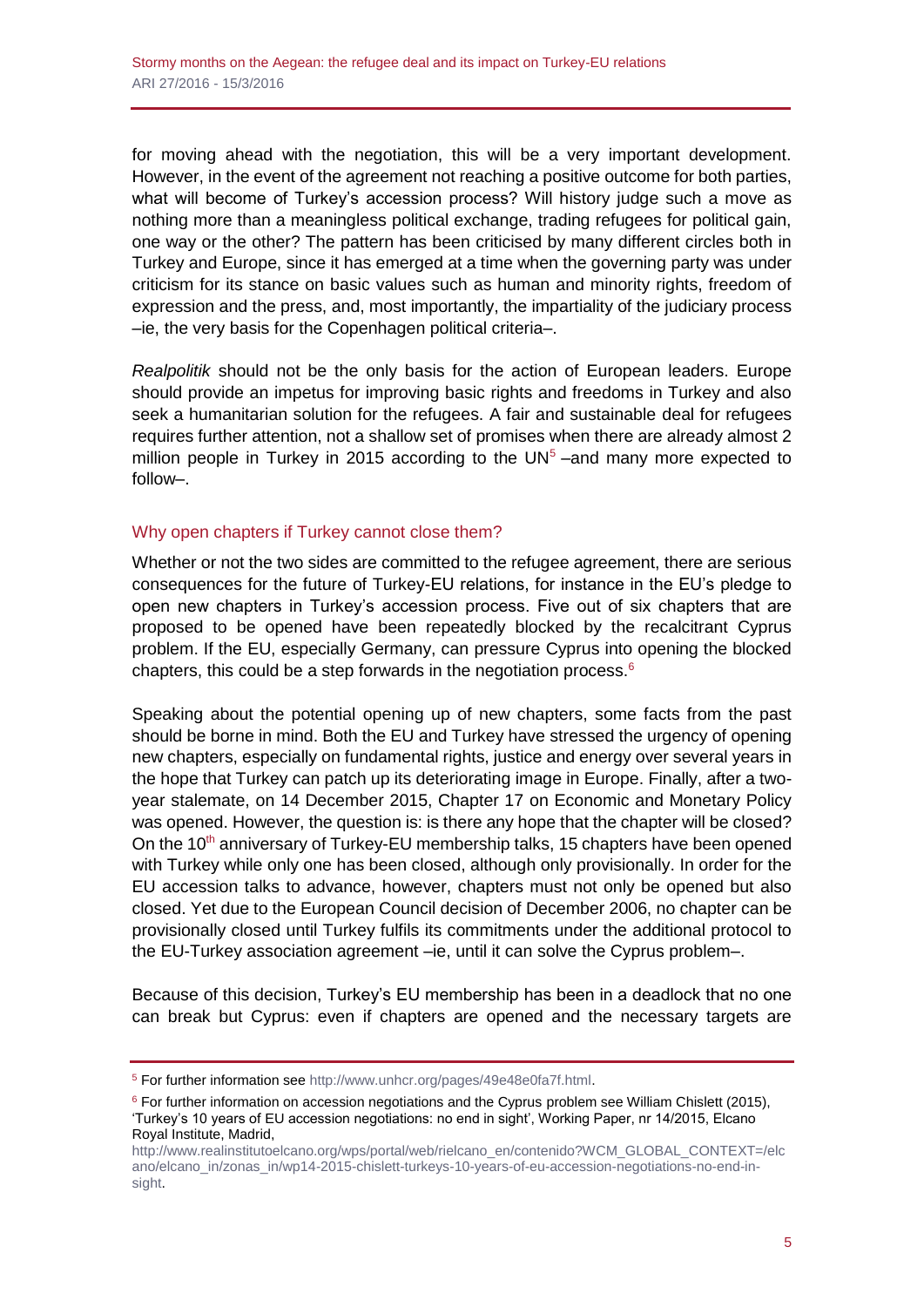accomplished, there will be no possibility of closing them without the cooperation of one country. If a solution is reached on the Cyprus issue, Turkey would still need to rework the chapters in order to harmonise them with current EU legislation. Therefore, it would be a very encouraging development to remove the clause that prevents the closing of any chapter provisionally. If this happens, then the promise of advancing in accession negotiations can become a reality.

Opening a parenthesis, developments in Cyprus are promising. For the last year and a half, leaders on both sides seem to be synchronising on finding a lasting solution to the long-lasting Cyprus problem. But nothing is definite because a problem might arise, as in 2004, at the last moment with the Cyprus referendum. Still, there is a positive trend, which might lead to a peacefully united island.

## The promise of visa-free travel for Turkish nationals

Another issue brought up in the refugee agreement is the debate over visa-free travel for Turkish nationals, a problem that was supposed to be naturally resolved by 2017 in accordance with Turkey's progress towards visa liberalisation. The new refugee deal, however, states that the problem will be resolved a year earlier than anticipated, with June 2016 being set as the new target at the latest summit. The point has been the most publicised issue in the deal, since it has been a prime concern for Turkish citizens for over 30 years as visa regulations have a crucial impact on businessmen, Erasmus students and academics participating in EU programmes, in addition to all other travellers.

According to the European Commission's Schengen Statistics, Turkish nationals rank fifth in the number of applications for C-type Schengen visas (short-term entry) around the world. Research by the Economic Development Foundation (IKV), a prominent Turkish NGO working on Turkey-EU relations, shows that from 2008 to 2014 Turkish nationals have paid, in total, a minimum of €250 million for C-type Schengen visa applications alone. And this does not include fees paid to intermediary agencies and bank commissions or other hidden costs associated with the visa application process.<sup>7</sup>

The legal fight for visa liberalisation should also be considered one of the most important clauses of the agreement, given the issue's long history. While Turkish citizens had obtained important legal gains in the EU's highest judicial organs and within member states' national courts in the past decades, the results were unproductive. Turkey was pressured into signing the Readmission Agreement with the EU in December 2013, which had largely been negotiated over several years between the parties. With the signing of the readmission agreement, the two parties showed their commitment to solving the so-called visa problem, wherein the rules and the framework of the visa liberalisation process for Turkish citizens were determined and the parties expressed reciprocal commitments towards achieving this. According to the deal, visa facilitation would take place in 2017. With the refugee deal, the date has become closer. It is

 $7$  For more information see the related report (in Turkish) at [http://ikv.org.tr/images/files/IKV%20degerlendirme%20notu\\_140\\_pdf.pdf.](http://ikv.org.tr/images/files/IKV%20degerlendirme%20notu_140_pdf.pdf)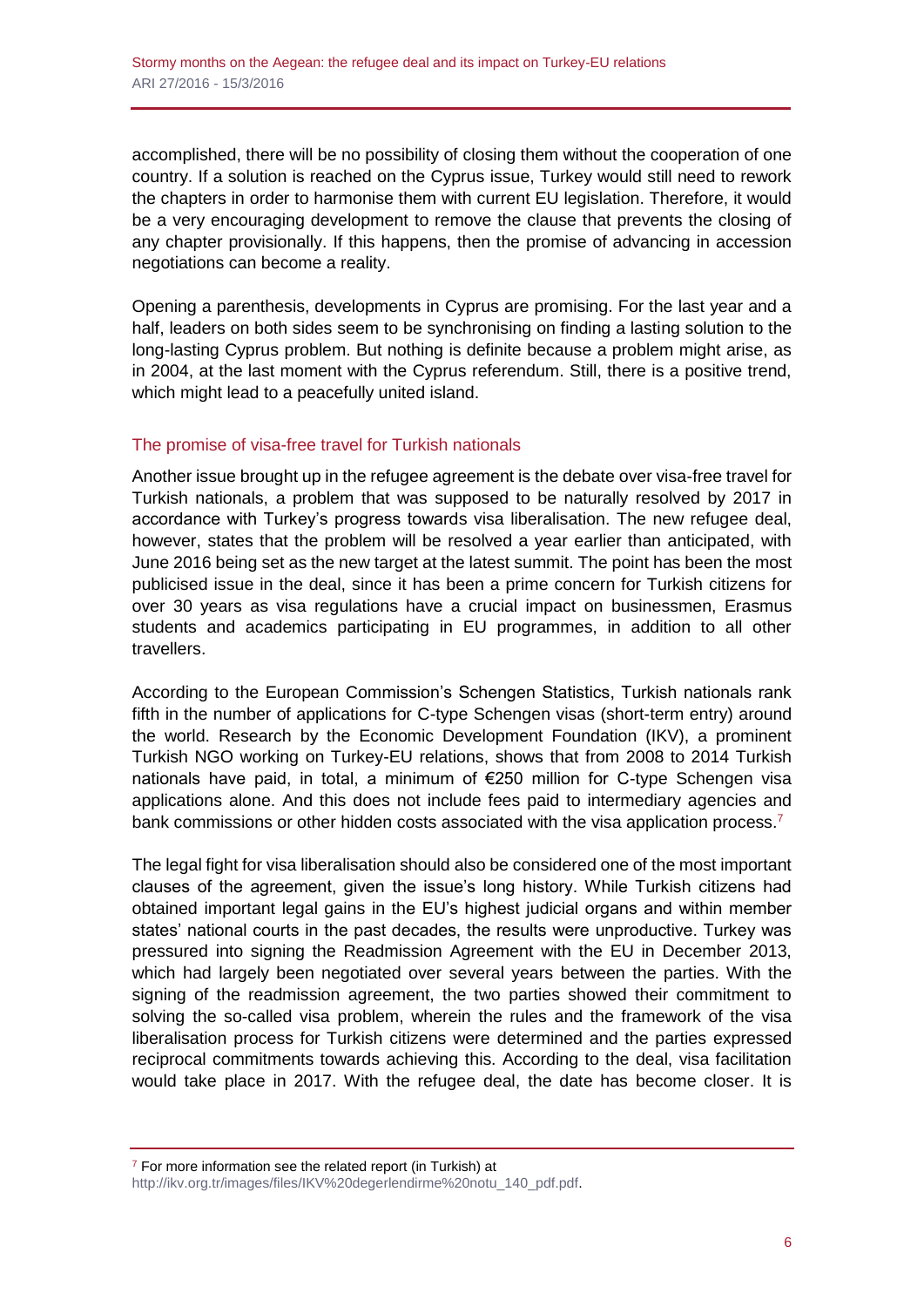important to underline that Turkey is the only candidate country for which the visa applies.

# €3 billion to Turkey: how?

Another important issue in the Turkey-EU migration deal is the financial assistance to be given to Turkey. At first, the EU declared its readiness to contribute €1 billion to Turkey's refugee plan using the money from IPA I funds that remained unused. However, after President Erdoğan's declaration in Brussels that Turkey had already spent over €7.5 billion so far in order to accommodate more than 2 million Syrians in the country, the EU's leaders reassessed their contributions, resolving to provide €3 billion to Turkey to help tackle the migration crisis. Then, in March the Turkish government doubled the money requirement to €6 billion until 2018. In order to guarantee the agreement's success, it is thus very important to ensure transparency in receiving and spending the money.

Yet the question still remains: how to use this money? On the one hand, Turkey has insisted on a formula where financial assistance will not be taken from the EU's Turkey allowance. On the other hand, member states, except Germany and the UK, are reluctant to put their hands into their own pockets. The Greek Prime Minister, Alexis Tspiras, for instance, claimed that under current economic circumstances Greece could not contribute any further to the refugee fund. Frontex figures show that in 2015 850,000 refugees arrived in Europe, with the Greek islands in the Aegean being the most frequently used route on the way to Germany, the primary destination for refugees, $8$  with most of them entering Europe from Turkey. Such an influx of refugees puts Chancellor Merkel in a difficult position as in her own country she is held personally responsible for guarding the borders. The three State elections on Sunday 13 March showed that the German leader is being penalised while there is a clear rise in support for the antiimmigrant extremist right-wing *Alternative für Deutschland* (AfD). Merkel's position on the issue, according to the *Economist*, is defined as pragmatism at home, power politics within Europe and *realpolitik* with Turkey.<sup>9</sup>

# **Conclusions**

In light of the recent EU-Turkey agreement, the big questions still remain unanswered: how to deal with the refugee crisis? What are the best conditions for the refugees? The United Nations High Commission for Refugees (UNHCR) has reported that a record number of people have fled their homes in search of safety around the world. According to data gathered by UNHCR, over the course of 2014 the number of people forcibly displaced during the reporting year swelled to an overwhelming 59.5 million, compared with 51.2 million the previous year. Currently, one in every 122 people on the planet is now either a refugee, internally displaced or seeking asylum.<sup>10</sup> The UNHCR also states that if this number were the population of a country, it would be the 24th largest state in

<sup>8</sup> For further information se[e http://frontex.europa.eu/trends-and-routes/migratory-routes-map/.](http://frontex.europa.eu/trends-and-routes/migratory-routes-map/)

<sup>9</sup> For the full article see the *Economist* at [http://www.economist.com/node/21676780.](http://www.economist.com/node/21676780)

<sup>&</sup>lt;sup>10</sup> See the UN Refugee Agency website, [http://www.unhcr.org/558193896.html,](http://www.unhcr.org/558193896.html) for a more detailed analysis.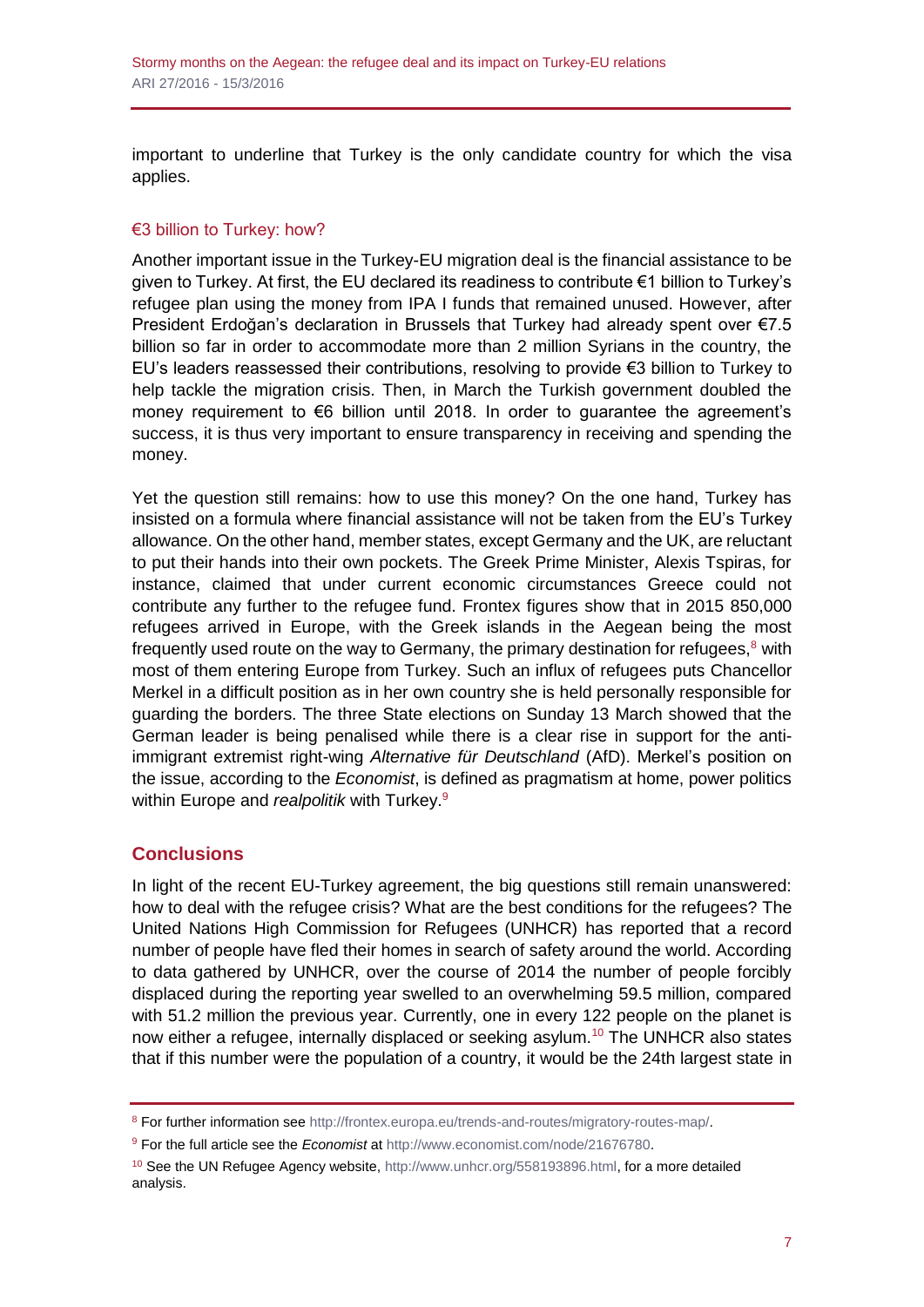the world. With over 2 million Syrians living within its borders, Turkey is today the country hosting the most refugees in the world.

After the EU-Turkey leaders' summits, there have been important developments. Turkey started to take initiatives to control its borders, mainly in the Aegean Sea. However, it is hard to say they are fully secure right now. The main reason is that Turkey continues its open-door policy in the eastern region, without a proper refugee registration system. Still, things are moving forward, with already agreed measures on the table. The third meeting of the Reform Action Group (RAG), which coordinates future moves to harmonise Turkey's legislation with EU standards, focused on this issue. At the meeting, EU membership was claimed to be one of the main driving forces behind Turkey's reform process,<sup>11</sup> and special measures were included in the Government Action Plan. Above all, the necessary steps towards visa-free travel to the Schengen area were prioritised with an agreed timetable to fully comply with the criteria by June 2016. Is this agenda realistic? Time will tell.

In the meantime, on December 15, the European Commission announced the establishment of a European Border and Coastal Guard to meet the new challenges.<sup>12</sup> The new Agency will replace Frontex and monitor the Union's external borders, have a pool of European border guards and the right to intervene when necessary. The Agency will also have a new mandate to send liaison officers and launch joint operations with neighbouring third countries, including operating on their territory.<sup>13</sup> The latest statement of the EU Heads of State and Government indicates that Frontex will launch an additional call for national guest officers. In addition to EU forces, NATO has been involved in the Aegean Sea to help fighting human trafficking.

Such figures clearly show the magnitude of the problem, as well as the fact that the crisis requires a global solution rather than a national or regional one. In addition, with the impact of climate change there will be further migration flows in the near future. Given the ever-greater number of refugees, it will thus be impossible for Turkey or for the EU to tackle the problem alone.

One of the deal's most urgent requirements is for Turkey to define the status of refugee within its borders. The Turkish government does not have the necessary registration system in place to classify such people. Commissioner Hahn defined the difference between refugees and immigrants and explained how they will be treated accordingly.<sup>14</sup> For this reason, it is very important to define the status of refugees and register them. The magnitude of the problem requires an international and systematic solution. Should this not be the case and if related bodies try to solve it with their national/international popular image or public opinion as their main concern, the situation will become even more tragic in the near future.

<sup>14</sup> For the interview (in Spanish) see *El País* at

<sup>11</sup> For the press release of the meeting see [http://www.ab.gov.tr/index.php?p=50136&l=2.](http://www.ab.gov.tr/index.php?p=50136&l=2)

<sup>12</sup> For more information see [http://europa.eu/rapid/press-release\\_IP-15-6327\\_en.htm.](http://europa.eu/rapid/press-release_IP-15-6327_en.htm)

<sup>&</sup>lt;sup>13</sup> For more information see [http://ec.europa.eu/dgs/home-affairs/what-we-do/policies/securing-eu](http://ec.europa.eu/dgs/home-affairs/what-we-do/policies/securing-eu-borders/fact-sheets/docs/a_european_border_and_coast_guard_en.pdf)[borders/fact-sheets/docs/a\\_european\\_border\\_and\\_coast\\_guard\\_en.pdf.](http://ec.europa.eu/dgs/home-affairs/what-we-do/policies/securing-eu-borders/fact-sheets/docs/a_european_border_and_coast_guard_en.pdf)

[http://internacional.elpais.com/internacional/2015/10/26/actualidad/1445877749\\_614811.html.](http://internacional.elpais.com/internacional/2015/10/26/actualidad/1445877749_614811.html)